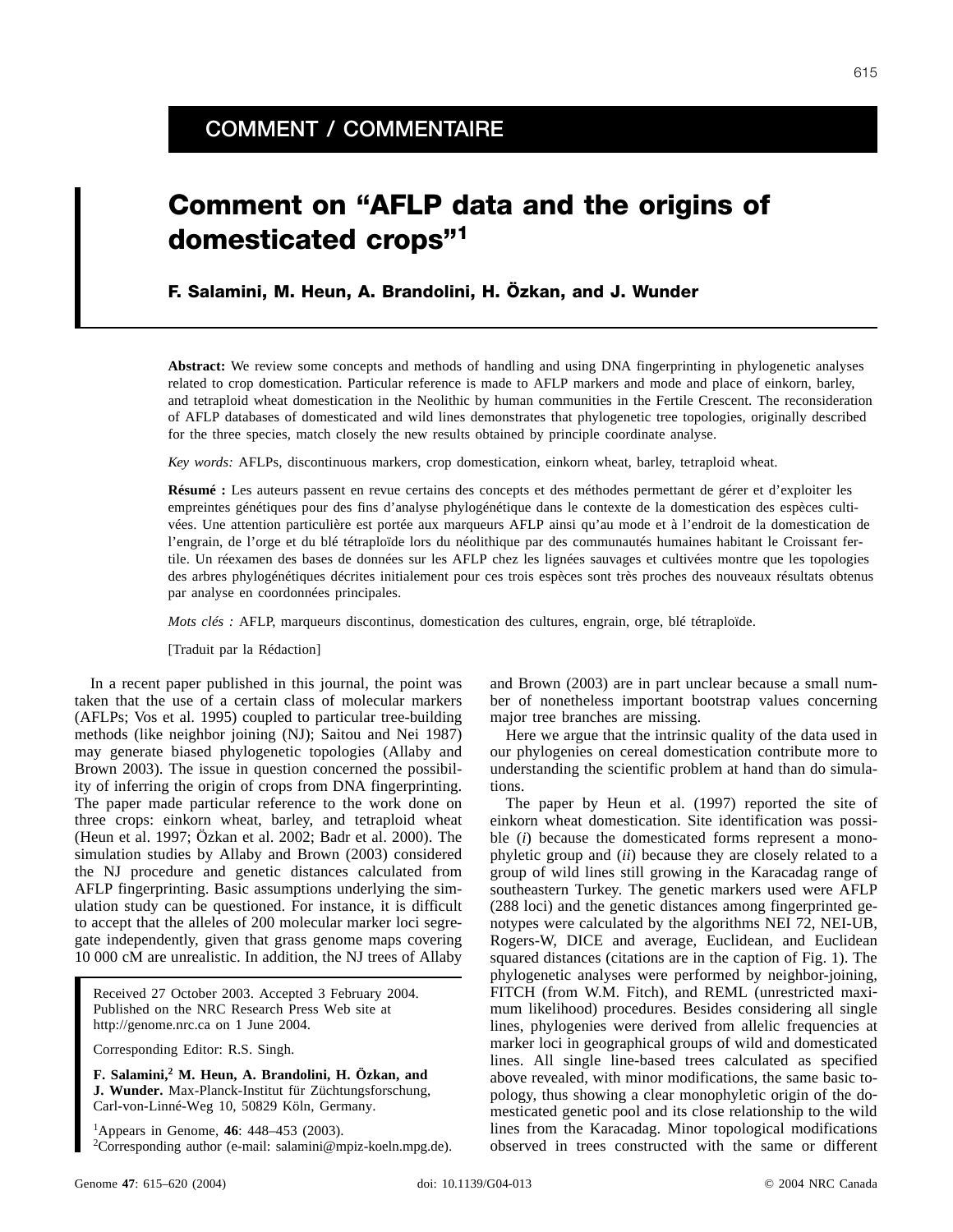**Fig. 1.** Unrooted trees based on different genetic distance algorithms and methods of tree building. 1, genetic distance NEI 72 is from Nei (1972) and the neighbor-joining method (NJ) from Saitu and Nei (1987); 2, NEI UN distance from Nei (1978) and NJ; 3, Rogers– Wright (RW) distance from Wright (1978) and NJ; 4, NEI 72 and the FITCH clustering program from Fitch and Margoliash (1967); 5, NEI UN and FITCH; 6, RW and FITCH; 7, average genetic distance (AD) from Rohlf (1982; the same source for Euclidean (ED) and Euclidean squared (ESD), distances) and FITCH; 8, ED and FITCH; 9, ESD and FITCH; 10, REML restricted maximum-likelihood estimation from Felsenstein (1981). Trees were generated by the PHYLIP (Felsenstein 1989) package and genetic distances by the computer program NTSYS (Rohlf 1993). The description of the AFLP procedure and the AFLP primer combinations used are in Heun et al. (1997). AFLP fragments scored were 288 in total. In the same paper, the precise locations of origin of the groups of lines indicated with the letters A (9 lines), B (29), C (7), D (19 from the Karacadag range), E (8), G (33), H (62), I (13), and L (14) are reported. Domesticated lines (Mono) and feral forms (Aegi) were, respectively, 68 and 9.

methods are inherent to the mechanics of tree building, and their relevance is taken care of quantitatively by bootstrapping procedures (Efron 1982). Moreover, it is commonly experienced that increasing the number of genotypes analyzed reduces bootstrap values at a tree's branches. Despite these shortcomings, all trees derived from the einkorn line collection fingerprinted by AFLP were coherent in indicating the monophyletic origin of the domesticated pool. The same data were used to derive allelic frequencies for geographic groups of lines, frequencies which have been entered in specific tree building programs. These einkorn results were available at the time of the original publication at a web site and are now reproduced in Fig. 1. The 10 trees pictured have been constructed with different distance algorithms and methods, all of which support the monophyletic derivation of the domesticated lines from the wild geographic group D collected in the Karacadag region (feral forms known as *T. aegilopoides* included). A similar logic of tree building and testing was followed in the papers describing the relations between wild and domesticated lines of barley and of tetraploid wheat. While for barley the monophyletic origin of domesticated lines was evident (Badr et al. 2000), tetraploid hulled emmer and hard wheat domesticated lines had two distinct topologies. However, in the NJ tree published, the two groups of lines had a common derivation from southeastern Turkey *T. dicoccoides* wild populations (Özkan et al. 2002).

To add further evidence in support of the mode of domestication of major crops, we have reconsidered our AFLP databases relative to wild and domesticated lines of einkorn wheat, barley, and tetraploid wheat. The data have been reanalyzed via principal coordinate analysis (PCA). Ordination methods such as PCA (Hotelling 1933), like treebuilding procedures, simplify the presentation of multivariate data. The logic of this analysis is the existence of different degrees of correlation between allelic frequencies in pairs of populations. The extents of the correlation measure the history of the populations in terms of their common descent (Cavalli-Sforza et al. 1994). In an *n-*dimensional space formed by gene frequencies at *n* genes, a first principal axis is calculated and a straight line is obtained along which the populations are distributed. The second and further components can be extracted in the form of additional axes orthogonal to the previous ones. The information summarized by each component can be estimated as a proportion of the total variance. The connection between phylogenetic trees and PC analyses should be close: the first split in a tree would correspond to the separation of the populations operated by the first PC, and so on. Because genetic distances among populations are correlated to geographical distances, the two principal components of a PC analysis align frequently with a geographic map. This is the reason why PC analysis has been extensively used to follow the geographical distribution of human genes (Cavalli-Sforza et al. 1994). The analysis is also adapted to assign a geographical origin to crops, their mode of domestication included. PCA maps supplement phylogenetic trees in presenting data in a different form: when PCA produces the same information as phylogenetic trees, the overall result is considered highly reliable (Cavalli-Sforza et al. 1994).

The PCA results support the findings of Heun et al. (1997), Badr et al. (2000), and Özkan et al. (2002). For the three crops, the field defined by the first two or three principal axes is reported in Fig. 2. The following major observations emerge: as in phylogenetic trees, (*i*) the domesticated lines of einkorn and barley group together supporting a monophyletic origin; (*ii*) for einkorn, barley, and tetraploid wheat, the relative topologies of domesticated and related groups of wild lines match those reported in the papers mentioned; (*iii*) for tetraploid wheat, the domesticated groups consisting of hulled emmer and hard wheat lines occupy distinct positions in the principal coordinate space of Fig. 2C, supporting again the result of the NJ tree of Özkan et al. (2002). In this case, the wild lines of *T. dicoccoides* most related to both groups of domesticated tetraploid wheat were sampled in southeast Turkey. The AFLP database of tetraploid wheat, while supportive of a common geographical origin of hard and emmer domesticated forms, do not exclude the possibility that the domestication of this crop was biphyletic.

The major criticism of Allaby and Brown (2003) was that a sufficient linkage between the markers being used must be established before AFLPs should be considered in NJ analyses. However, since 1991, several barley maps have been established and the seven chromosomes of the species support total linkage values of 1096 cM (RFLP; Heun et al. 1991), 1873 cM (AFLP and RFLP; Becker at al. 1995), and 1597 cM (AFLPs and RFLPs; Castiglioni et al. 1998). For Einkorn, a first RFLP map of 714.2 cM was published by Dubcovsky et al. (1996) and a linkage map of 856 cM with AFLPs and RFLPs has been provided by Taenzler et al. (2002). Based on this, it seems that the demand by Allaby and Brown (2003) was abundantly fulfilled. For exemple, Heun et al. (1997) considered 288 AFLP polymorphic markers and, given a size of 856 cM for the A genome (Taenzler et al. 2002), linkage among those bands would be, on average, about 3.0 cM. At the time when the *Science* paper was published, already 75 out of 288 AFLP bands were mapped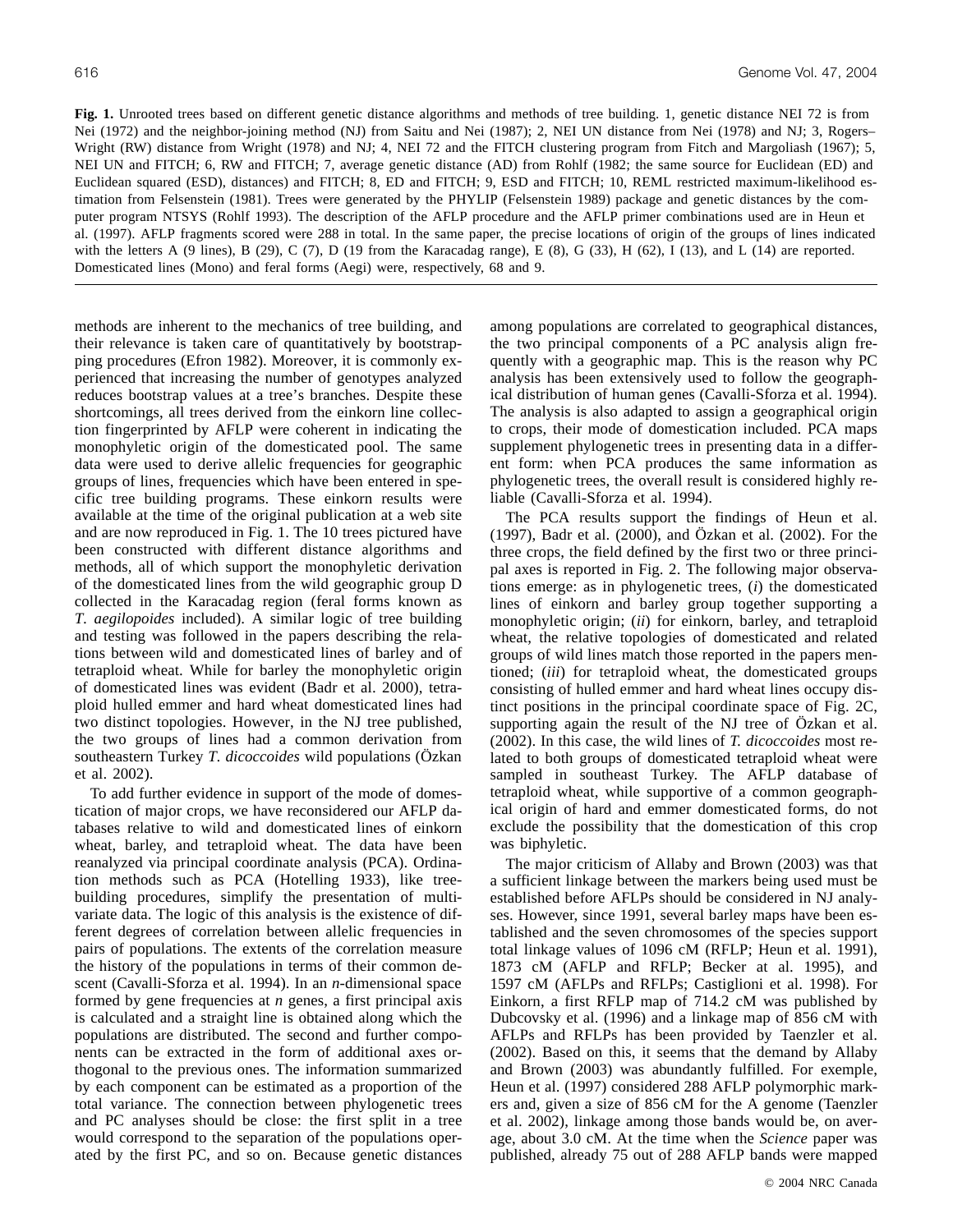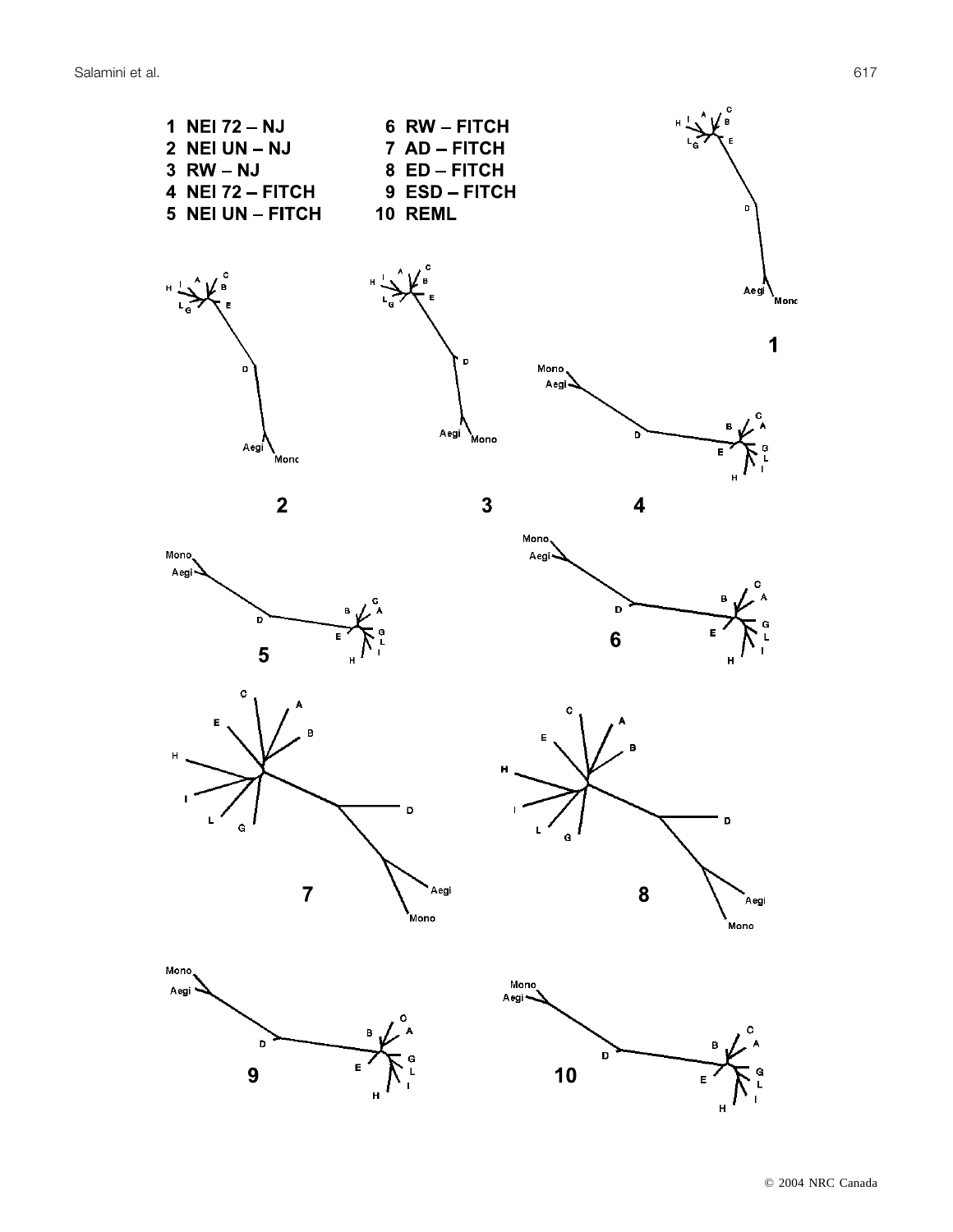**Fig. 2.** Results of the principal coordinate analysis (PCA) of the AFLP data sets used for the phylogenetic reconstructions of relationships between domesticated and wild lines in einkorn, barley, and tetraploid wheats. The analyses were carried out using the computer package NTSYSpc (Rohlf 1998). The pairwise genetic distances were calculated according to the JACCARD algorithm (Jaccard 1908). (A) Einkorn. The AFLP database concerned 68 domesticated, 9 feral, and 248 wild lines out of those considered in the paper by Heun et al. (1997). Thirteen lines were not considered because their fingerprints were missing some AFLP bands. The first three axes explain 29% of the total variability. (B) Barley. Four hundred polymorphic AFLP fragments were scored in 374 lines (57 domesticated and 317 wild), as described in Badr et al. (2000). The first two axes explain 11% of the total variability. (C) Tetraploid wheats. Nineteen domesticated lines of hulled emmer and 23 of domesticated free-threshing hard wheat were studied based on 198 AFLPs from the database of Ozkan et al. (2002). Ninety-five wild emmer lines originating from several locations in the Fertile Crescent were included. The first two axes explain 20% of the total variability. Detailed methodological descriptions of the lines studied are reported in the three papers cited.



to loci of chromosomes 1 to 7 (Heun et al. 1997; see note 15). Thus, the basic assumption of Allaby and Brown (2003) of independent marker inheritance is not realistic.

The second issue arising from Allaby and Brown (2003) concerns nature and genetic behavior of AFLP markers. In AFLP analysis (Vos et al. 1995), two restriction enzymes are used to digest DNA and adapters are linked to the resulting DNA cutting sites. A PCR amplification follows based on oligonucleotide primers complementary to adapters. A further PCR is carried out using primers with 2–3 nucleotide extensions from both annealing sites into the pre-amplified DNA fragments. This reduces the number of amplified fragments, thus leading to AFLP fingerprints where single bands are clearly scorable. In a literature review carried out for the period from 1996 to August 2003, 1790 papers have been found that make use of AFLPs. They deal with genetic di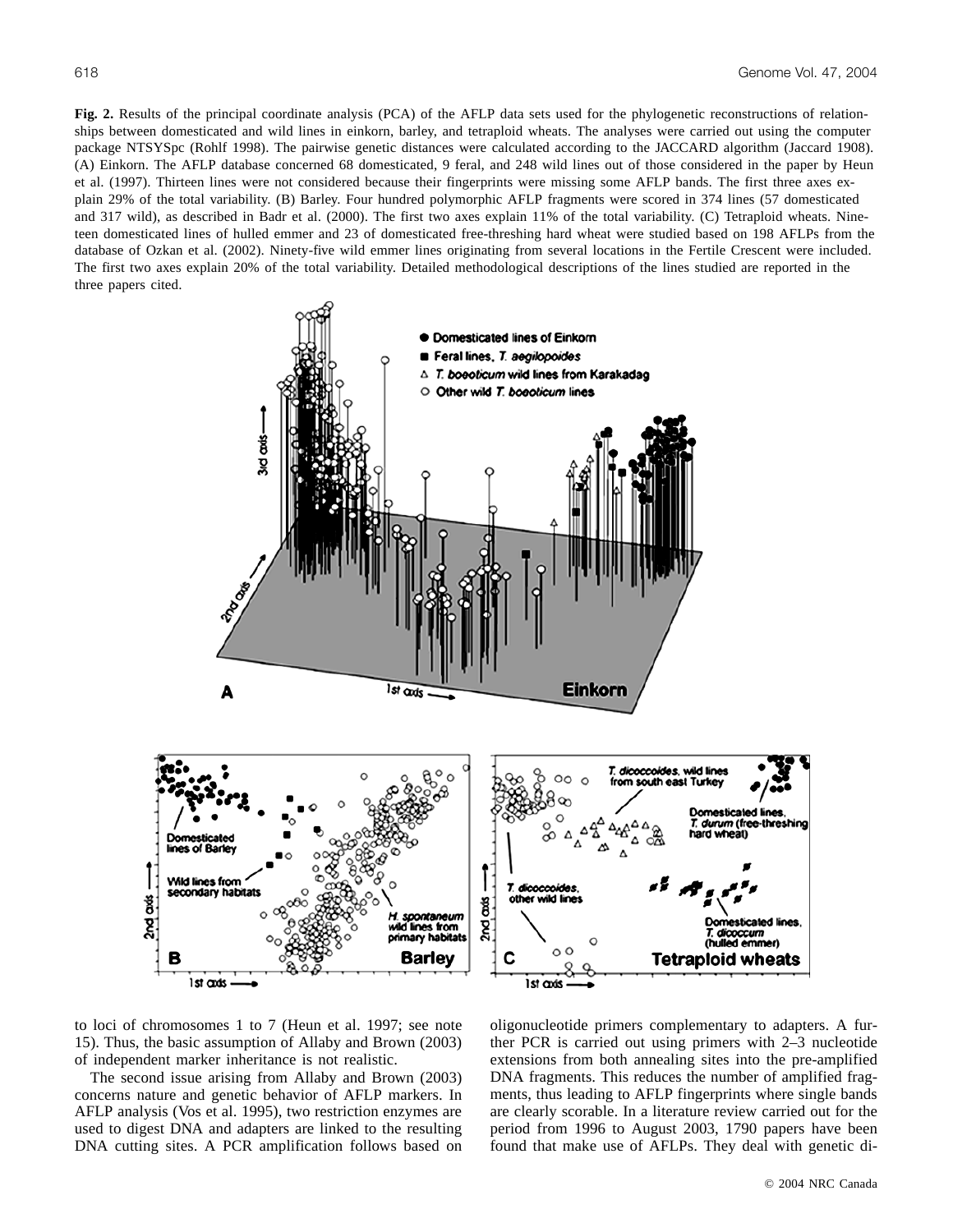versity in crop and wild plants, crop and plant genome evolution, intra- and interspecific comparisons, genetic– geographical structure of populations, phylogenetic analyses, molecular map construction, gene cloning, QTL mapping, and crop domestication. The last group of papers reports, for the period 2000–2003, on the domestication of eggplant, chicory, radish, common bean, wheat, coffee, *Vigna unguiculata*, cotton, rice, cassava, *Allium*, and *Setaria italica*. In DNA fingerprinting, AFLP markers are attractive because, depending on the species considered, in an autoradiography up to 50 bands appear to be polymorphic in intra- or interpopulation comparisons. Moreover, it is known that the very large majority of segregating AFLP fragments map at biallelic loci. Our laboratory has located 438 such loci on an einkorn linkage map (Taenzler et al. 2002) and 819 on an integrated map of barley (Pozzi et al. 2003). In barley, it has been clarified that comigrating AFLP bands produced by amplifying DNA of different genotypes derive from identical DNA sequences. It can be concluded that an AFLP polymorphism serves as an unequivocal specific marker in different genotypes or populations of the same species. Even more, a recent study based on AFLP band sequencing indicates that, in interspecific comparisons within the genus *Hordeum*, AFLP fragment size, together with band intensity, is a reliable indicator of band DNA homology (El Rabey et al. 2002).

In the last paragraph of their paper, Allaby and Brown (2003) state that, like for AFLPs, "anonymous markers such as RFLPs and RAPDs would behave in an identical way in these simulations. Therefore, our conclusions regarding the possible invalidity of the results of phylogenetic analysis apply to any dataset obtained by anonymous band scoring." The statement introduces a misunderstanding of the nature of "anonymous" markers: AFLPs result from nucleotide polymorphisms within a restriction enzyme recognition site, or within the annealing site of the selective nucleotides, as well as from insertions–deletions, all possibilities that make them quite related to RFLPs. Microsatellites derive from simple sequence repeat variations, and SNPs reveal nucleotide polymorphisms precisely located in genomes. Therefore, it is evident that these markers as AFLPs describe variations of a DNA sequence scattered along the genomic DNA, whereas when gene sequences are compared, the nucleotides are contiguous. This is why in a short EMBO report we have indicated the former as "discontinuous" DNA markers (Martin and Salamini 2000). In support of their capacity to describe nucleotide variations, it is known that discontinuous markers can provide a measure of  $\pi$ , the genomic nucleotide diversity index of Nei and Li (1979) (for AFLP data see Mougel et al. 2002; Innan et al. 1999). Discontinuous markers, traditionally the tools of geneticists and plant breeders, are diffusing into studies of natural diversity and evolution, of human populations included (Nei and Takezaki 1996). This because gene sequence comparisons of one or few loci from nuclear or organelle genomes may not provide suitable measures of overall genome similarity, particularly at the transitional territory between populations and species, where nuclear alleles tend to be older than speciation processes. This point has been recently discussed by Rokas et al. (2003). Because each gene may give a different tree of alleles, only the sum of all trees comes close to explaining the separation of emerging biological entities. This is also the significance of using, in such studies, molecular markers scattered along a genome providing, however, that their number is as high as possible(Cavalli-Sforza et al. 1994).

To conclude, the interpretation of the mode of origin of the majority of founder crops of the Neolithic agriculture in the Near East is not the outcome only of AFLP studies. Based on (*i*) presence or absence of patterns indicative of founder effects in the domesticated pool, (*ii*) uniformity of alleles governing principal domestication traits, and (*iii*) wild species diversity in the area under consideration, Zohary and Hopf (2000) support a monophyletic origin of founder crops. Even authors frequently citing the diphyletic domestication of barley (based on the finding of varieties mutated either at one of two genetic loci supporting the nonbrittle rachis character; Abbo et al. 2001) forget to mention that recombination among these two tightly linked loci has never been reported. This would, at least, admit an alternative hypothesis: the existence of two complementing alleles of one locus, with one of them derived from the other by a mutation occurring in the cultivated genetic pool. In the review by Salamini et al. (2002), a point is made concerning the evidence that, at least at the excavated archaeological site of Abu Hureyra, cultivation of rye preceded its domestication, which followed as a gradual process. This kind of step-by-step man-guided evolution would be in contrast with the existence of the founder effect induced by a mono- or biphyletic domestication; a conclusion, on the other hand, strongly supported by genetic data. A multiregionality of cultivation of wild species can, however, be reconciled with a restricted regionality of domestication: superior landraces of founder crops may have emerged in a core area from which they moved, thus displacing local races.

## **References**

- Abbo, S., Lev-Yadun, S., and Ladizinsky, G. 2001. Tracing the wild genetics stocks of crop plants. Genome, **44**: 309–310.
- Allaby, R.G., and Brown, T.A. 2003. AFLP data and the origins of domesticated crops. Genome, **46**: 448–453.
- Badr, A., Müller, K., Schäfer-Pregl, R., El Rabey, H., Effgen, S., Ibrahim, H.H., Pozzi, C., Rohde, W., and Salamini, F. 2000. On the origin and domestication history of barley (*Hordeum vulgare*). Mol. Biol. Evol. **17**: 499–510.
- Becker, J., Kuiper, M., Vos, P., Salamini, F., and Heun, M. 1995. Combined mapping of AFLP and RFLP markers in barley. Mol. Gen. Genet. **249**: 65–73.
- Castiglioni, P., Pozzi, C., Heun, M., Terzi, V., Müller, K.J., Rohde, W., and Salamini, F. 1998. An AFLP-based procedure for the efficient mapping of mutations and DNA probes in barley. Genetics, **149**: 2039–2056.
- Cavalli-Sforza, L.L., Menozzi, P., and Piazza, A. 1994. The history and geography of human genes. Princeton University Press, Princeton, N.J.
- Dubcovsky, J., Luo, M.-C., Zhong, G.-Y., Bransteitter, R., Desai, A., Kilian, A., Kleinhofs, A., and Dvorak, J. 1996. Genetic map of dipoid wheat, *Triticum monococcum* L., and its comparison with maps of *Hordeum vulgare* L. Genome, **143**: 983–999.
- Efron, B. 1982. The jackknife, bootstrap, and other resampling plans. Society for Industrial and Applied Mathematics, Philadelphia, Penn.